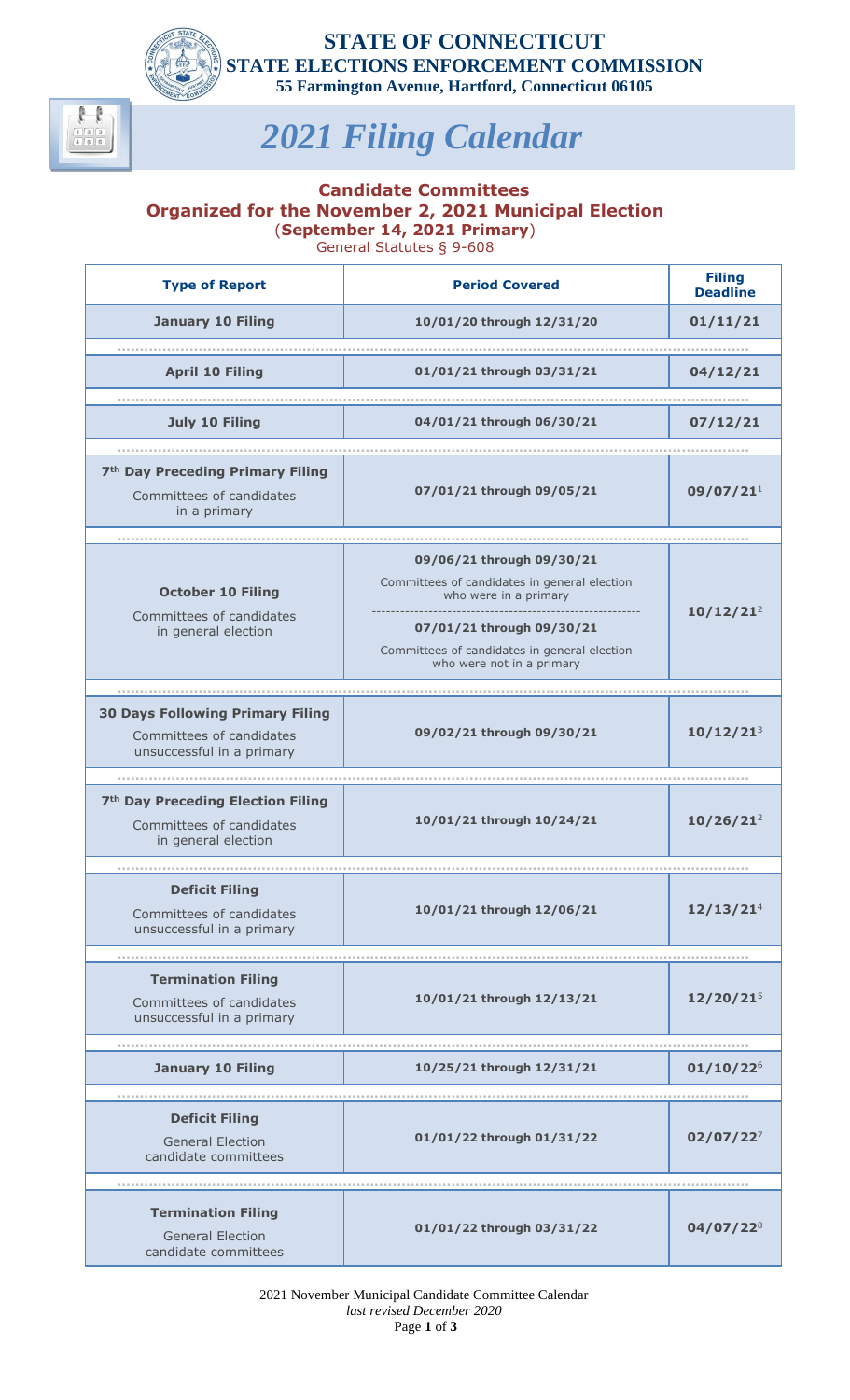**Which Form to File**: Committees may use the "Short Form Campaign Finance Disclosure Statement" (SEEC Form 21) when they have not received funds or made or incurred expenditures in excess of \$1,000 from their inception through the close of the reporting period covered by the statement and have not previously filed an "Itemized Campaign Finance Disclosure Statement" (SEEC Form 20). Otherwise, they must use the SEEC Form 20. Committees should keep in mind that if they opt to file SEEC Form 21's, they will still be required to report *all* activity since inception if and when they receive contributions or make expenditures exceeding the \$1,000 threshold. Reaching the threshold triggers the requirement to file an itemized statement (a "long form" SEEC Form 20).

**Type of Report**: The "Type of Report" corresponds to the financial disclosure reports required by General Statutes § 9-608 (a).

**Period Covered**: The "Period Covered" means the dates for which the committee must report all of its financial activity. The period covered must include the financial activity of the committee beginning the first day not included on the last filed financial disclosure statement and must be complete through 11:59 p.m. of the date of the last day covered. For example, the April 10 filing covers all activity starting at 12:00 a.m. on January 1 and ending at 11:59 p.m. on March 31. If the committee came into existence after the beginning of the period covered by the statement, then the period covered must begin on the date the committee first received funds, the date the committee first made or incurred expenditures, or the date the committee registered (whichever is earliest). Also, if the "Short Form Campaign Finance Disclosure Statement" (SEEC Form 21) was previously used, then the committee's first filed itemized statement (SEEC Form 20) must cover a period that begins with the committee's date of inception as the start date.

**Filing Deadline**: The "Filing Deadline" is the last date on which the committee treasurer may submit his or her disclosure filing. In addition, the disclosure filing *may not be submitted or received* on or before the last day in the period covered. For example, the April 10 filing may not be submitted or received on March 31 or earlier, since it must cover the period ending on March 31. The earliest this report may be submitted or received is April 1. Statements filed after the applicable deadline of the filing period will be subject to a mandatory \$100 late fee.

**When and Where to File**: All candidate committees of candidates running for municipal office file disclosure statements with their local town clerk. Statements are considered timely filed if they are either postmarked by the United States Postal Service on or before the required filing deadline date or delivered by hand to the town clerk by the close of business on or before the required filing deadline date. You should contact the town clerk's office to find out its business hours.

**NOTE**: Self-funded candidates who have filed a 1B exemption (and therefore do not have a candidate committee) and have made or incurred expenditures over \$1,000 in the aggregate file the SEEC Form 23 in accordance with the same schedule as that of a candidate committee.

**NOTE: Candidate committees of candidates who never make it onto the ballot but remain open are required to file all quarterly reports and submit deficit filings or a termination filing, as the case may be, in accordance with footnotes 7 and 8. Please call the Commission if you need further guidance.**

## **Footnotes:**

- 1. Only committees of candidates in a primary must file on this date.
- 2. A candidate committee of an unsuccessful candidate in the primary whose name is not eligible to appear on the general election ballot is not required to file this statement.
- 3. Any committee of an unsuccessful candidate in the primary that has eliminated any deficit or distributed any surplus may terminate at or before this time by filing a Termination Report in lieu of this report. While the 30 days following the primary filing is technically required of all primary participants, candidates who were successful in the primary will have covered the relevant period in their October quarterly statement and therefore do not have to file this statement.
- 4. The committee of a candidate who was not successful in the primary, which still has a deficit as of December 13, 2021 (the 90th day following the September 14, 2021 primary) must file this report, and must thereafter submit a deficit filing on the 7th day of each month in which there was either an increase or decrease of more than \$500 as of the last day of the month preceding the filing measured against the amount of the deficit reported on the last deficit filing. A termination filing may be submitted in lieu of a deficit filing if the deficit has been erased and any surplus has been distributed by the last day of the month preceding the termination filing.